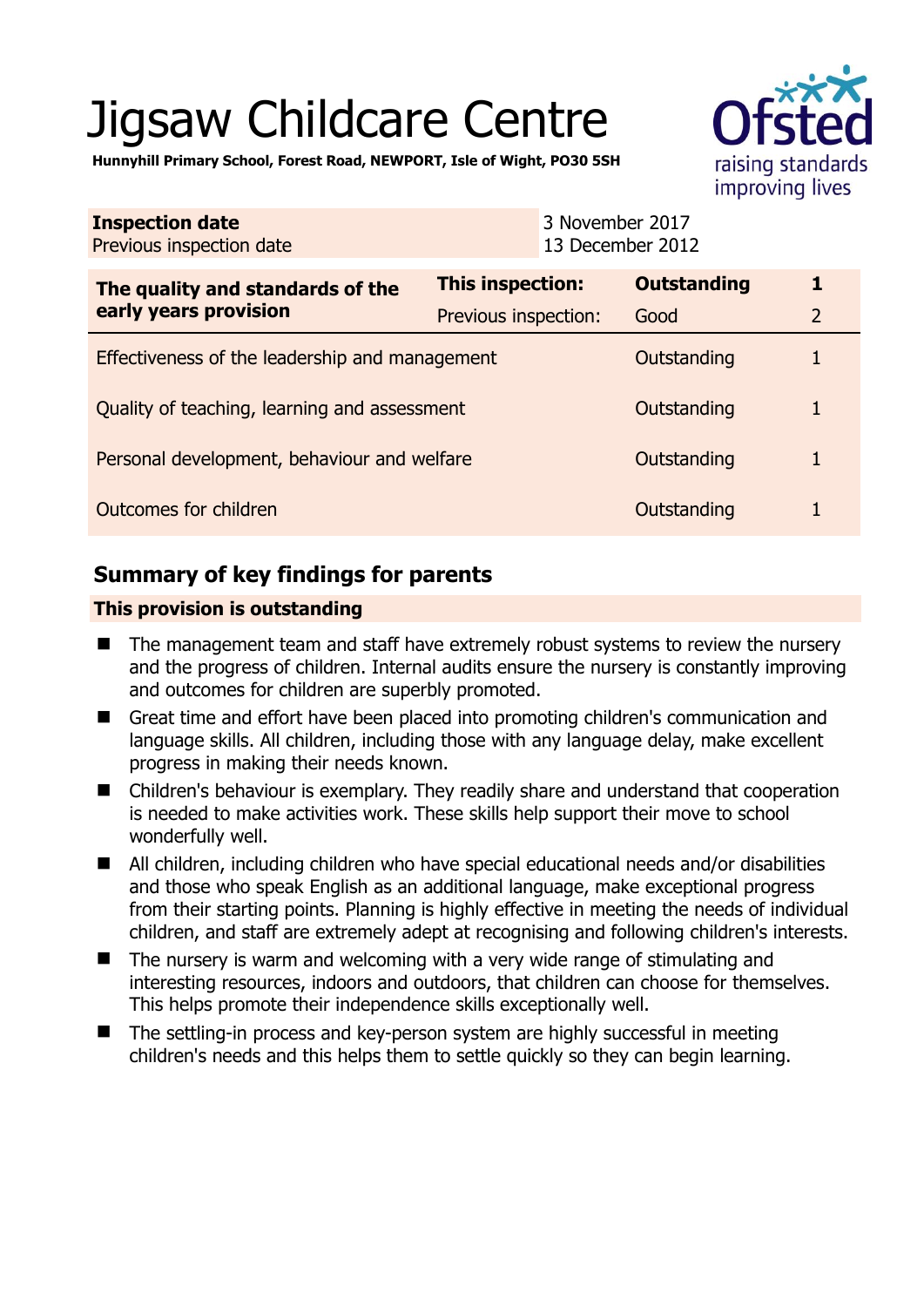# **What the setting needs to do to improve further**

## **To further improve the quality of the early years provision the provider should:**

■ continue to build on staff's excellent questioning skills that help promote children's language development.

## **Inspection activities**

- The inspector observed the quality of teaching during activities indoors and outdoors and assessed the impact this has on children's learning.
- The inspector completed a joint observation with the nursery manager.
- The inspector spoke to children and some parents during the inspection and took account of their views.
- The inspector held a meeting with the nursery provider and manager. She looked at relevant documentation, such as policies and procedures and evidence of the suitability of staff working in the nursery.

## **Inspector**

K. A. Bryan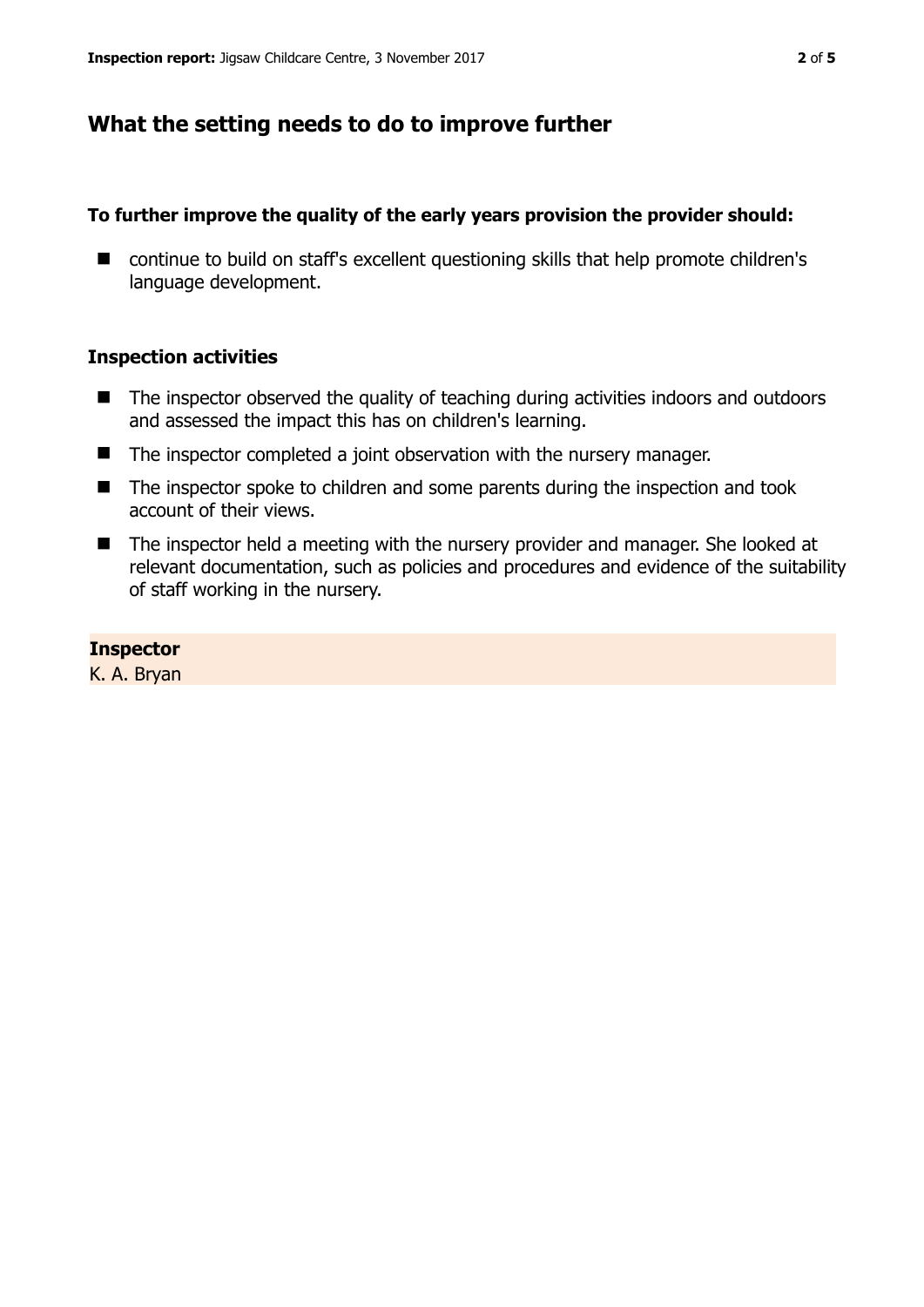## **Inspection findings**

### **Effectiveness of the leadership and management is outstanding**

There is a very high drive for improvement at the nursery that is demonstrated by the focus on the development and training of staff. Staff attend a vast range of training courses, both in-house and external, to help them improve outcomes for children superbly. For example, speech and language training has resulted in all children with some delay making significant improvement from their starting points. Staff supervision is superb. Peer mentoring and the filming of practice allow staff time to reflect on their practice. They comment that this is a very effective learning tool that helps them develop professionally. Safeguarding is effective. Highly robust recruitment practices ensure staff are suitable to work with children. An extremely wide range of safeguarding training ensures staff are very knowledgeable about procedures to keep children safe. Comprehensive policies and procedures are in place and staff know how to report any concerns. Self-evaluation is highly effective in driving improvements.

### **Quality of teaching, learning and assessment is outstanding**

Staff have extremely high expectations of all children. High-quality assessments clearly show children's progress and planning is extremely effective in identifying children's next steps in learning. Parents are very well engaged in children's learning and are encouraged to support this at home. For example, weekly recipes and song suggestions give them ideas how to progress their children's learning. Staff place a very high focus on ensuring children's speech and language skills are extremely well promoted. Individual learning plans are in place and other professional input is used exceptionally well to make sure children are well equipped with the skills to start school. Staff interaction with children is superb. A child laughs with delight when a member of staff uses a glove puppet to join in with play. An activity to create a telescope engages children wonderfully as they use this to find shapes outdoors. Staff are now considering how to continue to build on their excellent questioning skills to further support children's language development.

### **Personal development, behaviour and welfare are outstanding**

Children's behaviour is superb. Children follow the very good example staff present for them. Children work together extremely effectively as they make up a storyline about waking up in the morning and readily share resources. Children happily engage in their own play and persevere when challenged. For example, a child tries repeatedly to work out how to put his superhero cape on. Children are exceptionally confident communicators and know staff value their opinions. They are supported during safe risk taking to develop very high levels of physical confidence, for example, as they ride bicycles outside. Very good hygiene practices are in place and children know when to wash their hands.

## **Outcomes for children are outstanding**

Children make excellent progress from their starting points and any gaps in learning are swiftly narrowing. Children are very confident and highly motivated to learn. They are extremely well prepared for the next stage in learning and the move to school.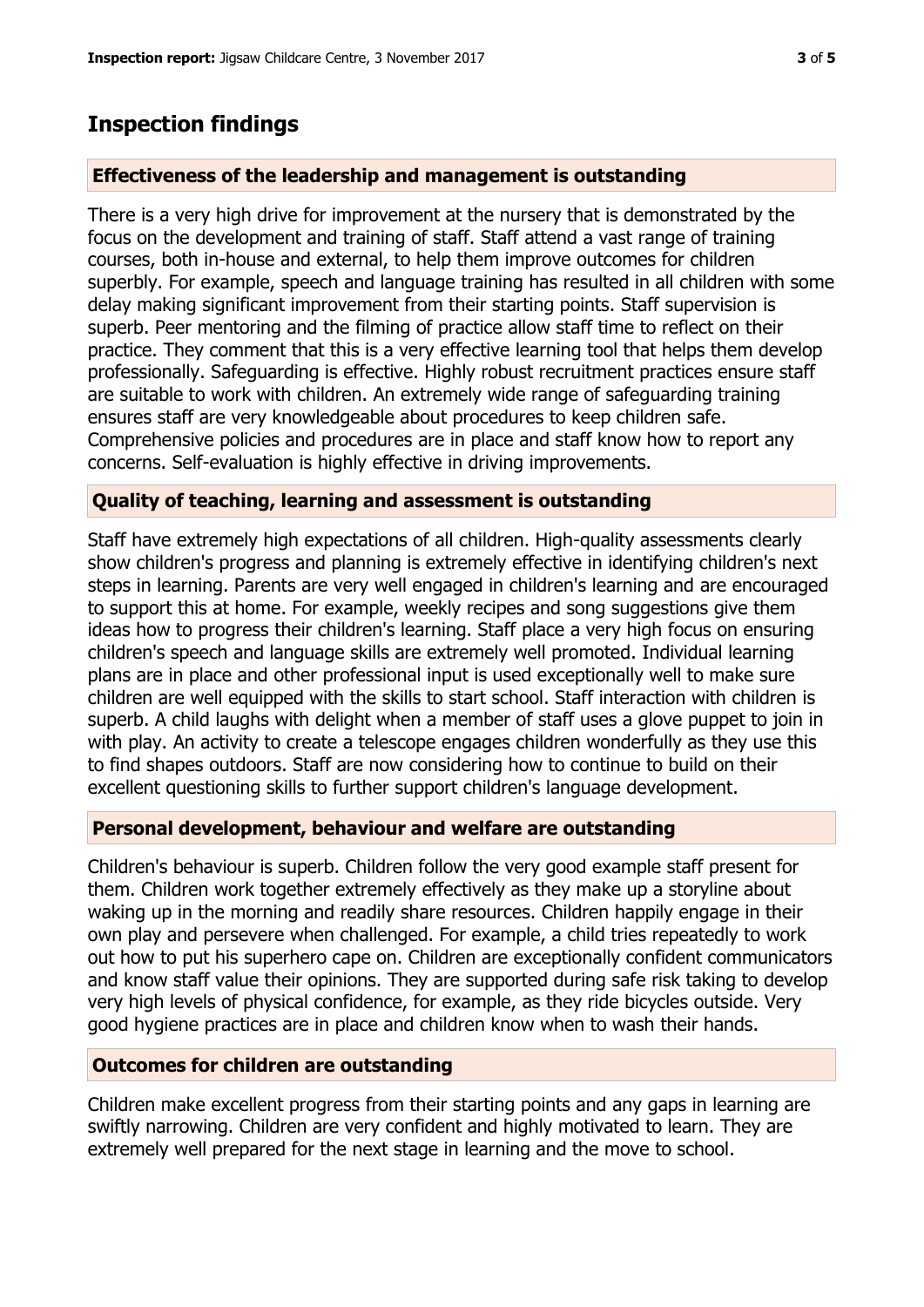# **Setting details**

| Unique reference number                             | EY450200                                                                             |  |
|-----------------------------------------------------|--------------------------------------------------------------------------------------|--|
| <b>Local authority</b>                              | Isle of Wight                                                                        |  |
| <b>Inspection number</b>                            | 1059393                                                                              |  |
| <b>Type of provision</b>                            | Full-time provision                                                                  |  |
| Day care type                                       | Childcare - Non-Domestic                                                             |  |
| <b>Registers</b>                                    | Early Years Register, Compulsory Childcare<br>Register, Voluntary Childcare Register |  |
| Age range of children                               | $2 - 11$                                                                             |  |
| <b>Total number of places</b>                       | 32                                                                                   |  |
| Number of children on roll                          | 45                                                                                   |  |
| Name of registered person                           | <b>Furze Hill Childcare Centre Limited</b>                                           |  |
| <b>Registered person unique</b><br>reference number | RP905510                                                                             |  |
| <b>Date of previous inspection</b>                  | 13 December 2012                                                                     |  |
| <b>Telephone number</b>                             | 01983 716841                                                                         |  |

Jigsaw Childcare Centre registered in 2012. The nursery employs 10 members of childcare staff. Of these, eight hold appropriate early years qualifications between levels 3 and 6. The nursery opens from Monday to Friday all year round apart from two weeks. Sessions are from 8am until 6pm. The nursery provides funded early education for two-, three- and four-year-old children.

This inspection was carried out by Ofsted under sections 49 and 50 of the Childcare Act 2006 on the quality and standards of provision that is registered on the Early Years Register. The registered person must ensure that this provision complies with the statutory framework for children's learning, development and care, known as the early years foundation stage.

Any complaints about the inspection or the report should be made following the procedures set out in the guidance 'Complaints procedure: raising concerns and making complaints about Ofsted', which is available from Ofsted's website: www.gov.uk/government/organisations/ofsted. If you would like Ofsted to send you a copy of the guidance, please telephone 0300 123 4234, or email enquiries@ofsted.gov.uk.